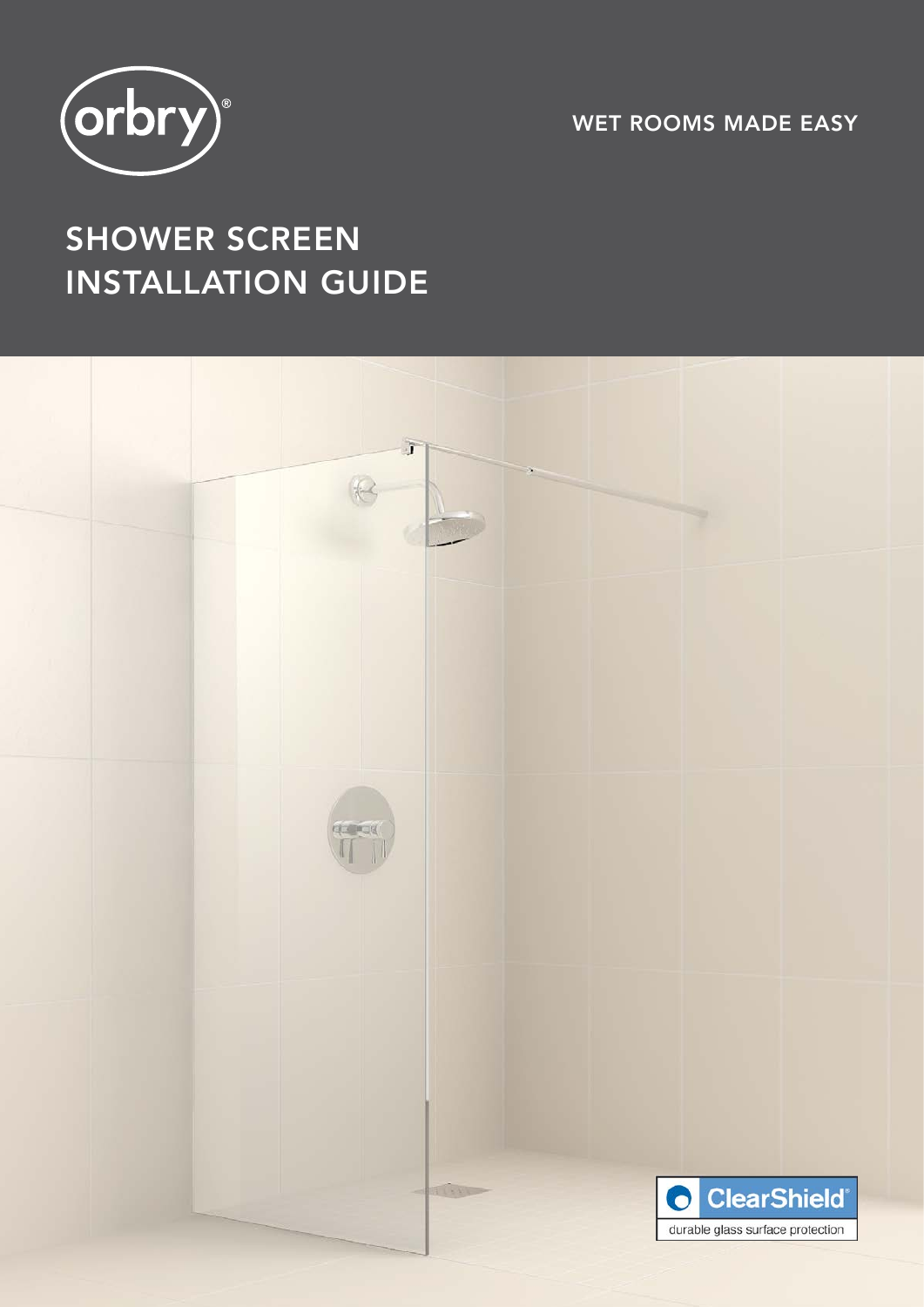Please read these instructions carefully before starting installation and keep for future reference. Remove all packaging and check that all parts are present and there is no damage. When drilling or fixing into walls or floors it is essential that you check for pipes or wires before commencing.

Certain spare parts and additional components are available if necessary and these can be obtained by calling the help line number at the end of the instructions.

When you are ready to start, make sure that you have the right tools to hand and that the installation area is clean and dry.

*Save this manual for future reference.* 

## IMPORTANT INFORMATION



Electric Drill **Solution Clear Clear Silicone** Screwdriver & Sealant Gun





Hacksaw Tape Measure Spirit Level Screw Fixings & Wall Plugs (For channel installation)

We recommend that you sketch out your design, list the items required and ensure that you have the components to hand prior to installation. Generally you will require one (or more dependent on your design) Orbry Glass Panel(s), a method of fixing the Glass Panel to wall and floor, i.e. Wall and Floor Glass Channels, and a Support Bar to give added support to the Orbry Glass Panel.

The Orbry Glass Shower Screen is a great addition to an Orbry Wet Room Shower Tray, however it may also be used with other level access shower trays.

Orbry Shower Screens can be installed in a great many configurations and we can only offer guidance as to best practice for fitting the various components. Therefore, we will illustrate a number of examples to use as a guide for fitting.

## BEFORE YOU START

## TOOLS & PARTS REQUIRED









This is a glass product, therefore gloves and safety goggles should be worn during installation. We recommend that fitting is carried out by two people.







# SAFETY REQUIREMENTS

Two person installation

Gloves Safety Goggles

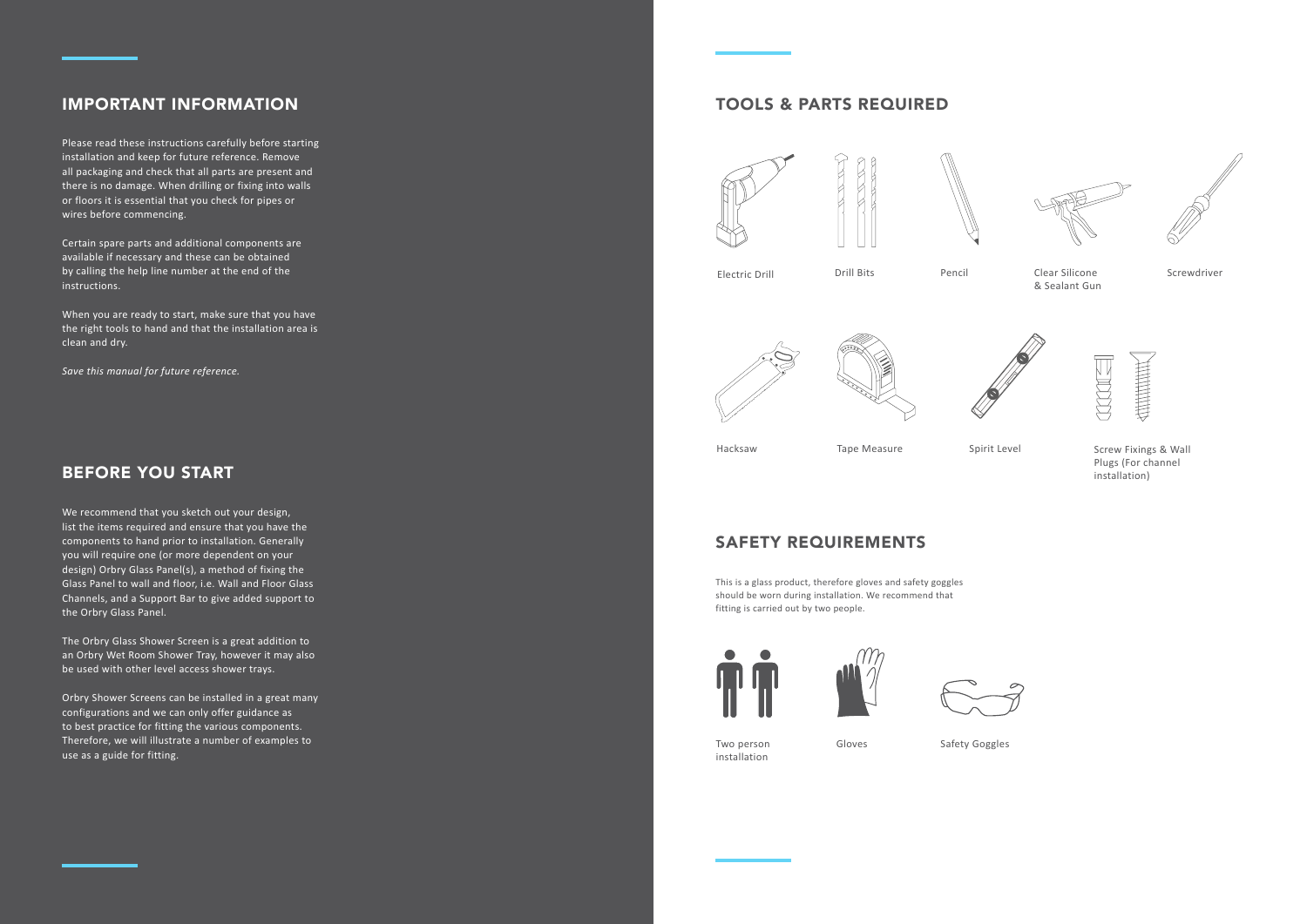#### STEP 1: FIXING WALL & FLOOR CHANNELS FOR SURFACE CHANNELS

Measure the width of the glass panel and cut the floor channel to size using a hacksaw. Place the wall and floor channels into position and mark through the pre-drilled holes with a pencil *(see Figs. 1 & 2).* Remove the channels to one side, then drill a hole at the marked positions using a 5.5mm drill bit and inset a red rawplug into each hole (see Fig. 3). Further holes can be drilled into the channel (and floor below) as necessary. Secure the surface floor channel into place with fixing screws. *(see Diagram A)*

#### FOR RECESSED CHANNELS

Measure the width of the glass panel and cut the floor channel to size using a hacksaw. Allow a gap of approximately 14mm whilst tiling for the Recessed Channel to sit within. *Important*: *Ensure that the underside of the Channel is properly supported (see Diagram B). Run a bead of Silicone Sealant within the gap between the tiles then securely fix the Channel into place. Allow adequate time for the Silicone Sealant to cure before installing the glass.*

#### **Items Required**: Glass Panel, Glass Channel (Surface or Recessed), Support Arm



*Fig. 1: Mark through the pre-drilled holes with a pencil (wall)*



*Fig. 2: Mark through the pre-drilled holes with a pencil (floor)*



*Fig. 3: Remove the channel then drill through the marked positions*

#### STEP 2: INSTALLING THE GLASS

Apply a bead of silicone sealant within the channel, then carefully install the glass panel within the wall and floor channels *(see Figs. 4 & 5)*.

#### STEP 3: INSTALLING THE SUPPORT BAR

A number of horizontal support bars are available in the Orbry range *(see Fig. 6)*. Calculate the approximate distance from the top of the glass panel to an adjacent wall. The support bars consist of a wall bracket, glass bracket and hollow steel bridging bar. Loosen the glass bracket using an allen key and place 50-75mm in from the edge of the glass panel. Loosely connect the chrome bar and wall fixing and ensure that the support is level. Next, mark the position where the wall fixing reaches the wall. Remove the chrome bar, then using the pencil marks as a guide, reposition the wall fixing and mark through the holes with a pencil. Drill the holes with a 7mm drill bit then insert a rawplug into each hole. Fix the wall fixing into place with screws. Connect the remaining support bar assembly then hand-tighten the fixings using an allen key.



*Fig. 4: Apply a bead of silicone sealant within the channels*



*Fig. 5: Install the glass panel within the wall & floor channels*



*Fig. 6: The Orbry Telescopic Wall Bar*

## EXAMPLE A: STANDARD SCREEN

## Orbry Glass Panel, Channel & Support Arm

*Before fixing the wall and floor channels into place, take account of the support bar you will be using. The standard Telescopic Wall Bar is adjustable, however the Designer Support Bar is a fixed length - meaning the channels need to be placed at the equivalent distance from the adjacent wall. If using the Designer Corner Bar, the wall and floor channels can be placed at any distance from the adjacent wall.* Wall Support Arm



#### STEP 4: RELAX

Allow 24 hours before using the shower area.

*Diagram B: Recessed Channel Detail*



(Tile adhesive/sealant)

Minimum depth required for channel: 10mm

*Diagram A: Surface Channel Detail*



#### Size of channel: 14mm wide x 20mm high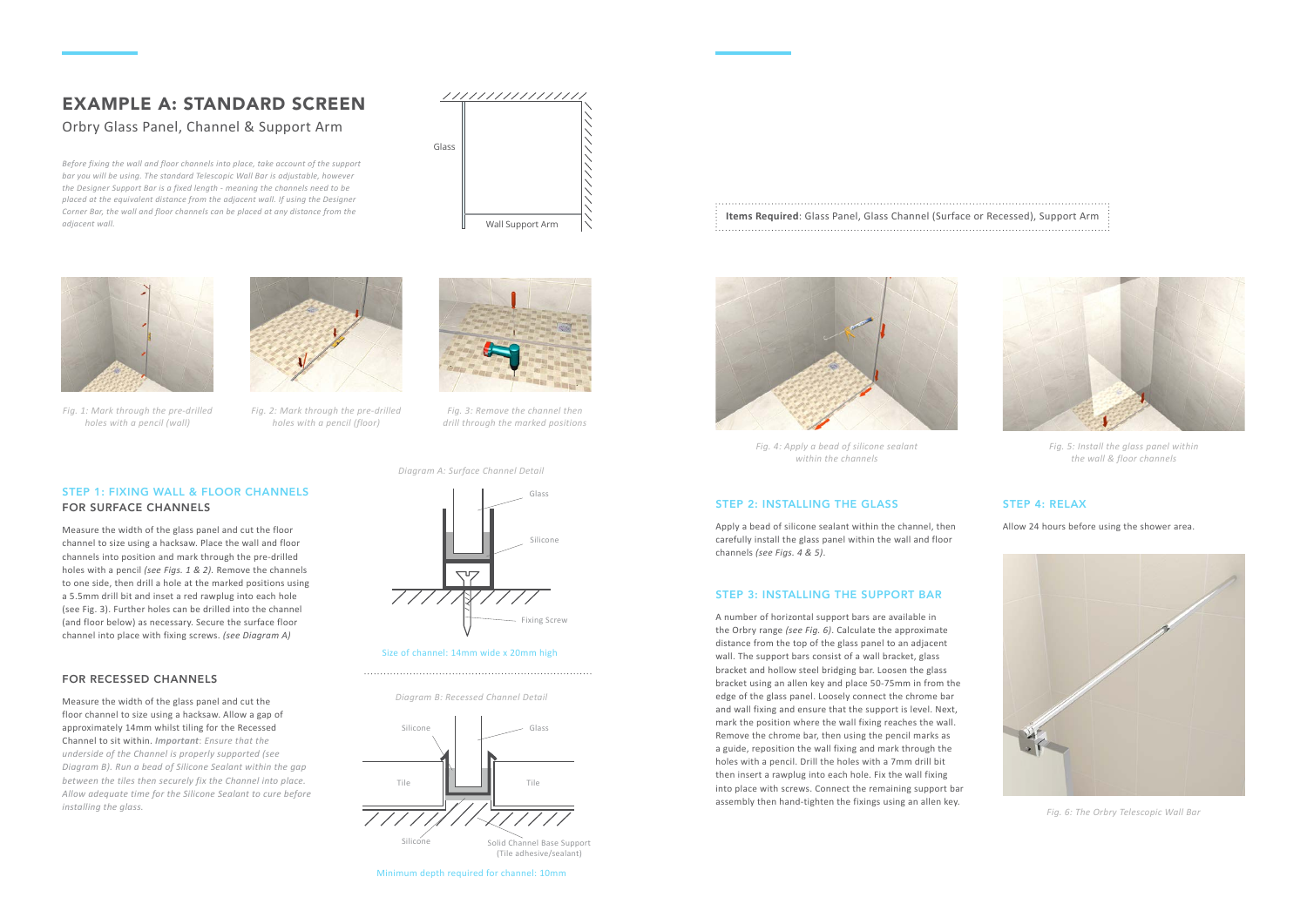## EXAMPLE B: L SHAPED



Measure the width of the glass panels and cut the floor channel to size using a hacksaw. Place the surface wall and floor channels into position and mark through the pre-drilled holes with a pencil *(see Figs. 1 & 2)*. Remove the channels to one side then drill a hole at the marked positions using a 5.5mm drill bit and insert a red rawplug into each hole *(see Fig. 3)*. Further holes can be drilled into the channel (and floor below) as necessary. Offer the glass panels into place together with the vertical 90 degree corner channel and ensure that the channels are positioned correctly. Place the glass panels and corner channel to one side then secure the surface floor and wall channels into place with fixing screws *(see Diagram A).*

#### FOR RECESSED CHANNELS

Measure the width of the glass panel and cut the floor channel to size using a hacksaw. Allow a gap of approximately 14mm whilst tiling for the recessed channel to sit within. Offer the glass panels into place together with the vertical 90 degree corner channel and ensure that the channels are positioned correctly then place the glass panels and corner channel to one side. *Important: Ensure that the underside of the channel is properly supported (see Diagram B). Run a bead of silicone sealant within the gap between the tiles then securely fix the channel into place. Allow adequate time for the silicone sealant to cure before installing the glass.*





*Fig. 1: Mark through the pre-drilled holes with a pencil (wall)*



*Fig. 2: Mark through the pre-drilled holes with a pencil (floor)*



*Fig. 3: Remove the channel then drill through the marked positions*

**Consisting of**: 2 Glass Panels, Floor/Wall Channel, Connecting Channel & Support Arm 



*Fig. 6: The Orbry Designer Corner Bar*



*Fig. 4: Apply a bead of silicone sealant within the channels*



*Fig. 5: Install the glass panel within the wall & floor channels*

#### STEP 2: INSTALLING THE GLASS

Apply a bead of silicone sealant within the channel that the main glass panel will be fitted into, then carefully install the glass Panel within the wall and floor channels. *(see Figs. 4 & 5).*

#### STEP 3: INSTALLING THE RETURN PANEL

Apply a bead of silicone sealant within the channel that the return glass panel will be fitted into. Run a bead of silicone sealant within the corner channel then affix to the main glass panel. Now, carefully install the return glass panel within the floor channel and corner channel to create your L-shaped enclosure.

#### STEP 4: INSTALLING THE SUPPORT BAR

We recommend using the Orbry Designer Corner Bar with this shower screen configuration. The Designer Corner Bar consists of a wall bracket, glass bracket and hollow steel bridging bar. To fix, loosen the glass bracket using an allen key and place over the glass panel. Loosely connect the chrome bar and wall fixing and ensure that the support is level. Adjust the position of the Orbry Designer Corner Bar so that the glass fixing and wall fixing are equidistant from the wall channel where the glass meets the wall*.* Then, mark the position of the wall fixing using a pencil. Remove the bridging bar, then using the pencil marks as a guide reposition the wall fixing and mark through the holes with a pencil. Drill the holes with a 7mm drill bit then insert a rawplug into each hole. Fix the wall support into place with screws before connecting the bridging bar and glass fixings. Hand-tighten the fixings using an allen key.

#### STEP 5: RELAX

Allow 24 hours before using the shower area.

*Diagram B: Recessed Channel Detail*



Minimum depth required for channel: 10mm

*Diagram A: Surface Channel Detail*



#### Size of channel: 14mm wide x 20mm high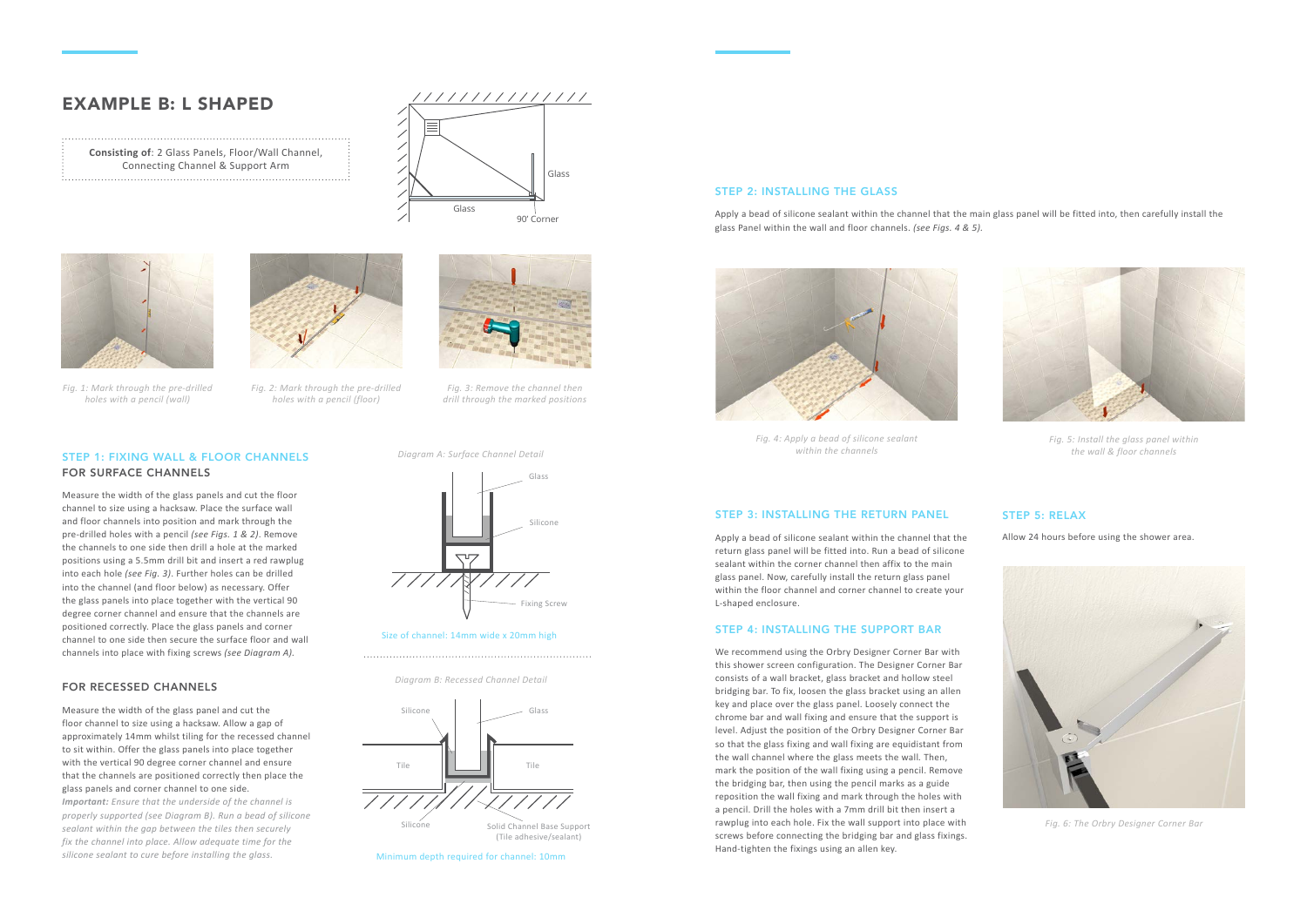#### STEP 1: FIXING WALL & FLOOR CHANNELS FOR SURFACE CHANNEL

Measure the width of the glass panels and cut the floor channel to size using a hacksaw. Place the surface wall and floor channels into position and mark through the pre-drilled holes with a pencil *(see Figs. 1 & 2).* Remove the channel to one side then drill through the marked positions using a 5.5mm drill bit and insert a red rawplug into each hole *(see Fig. 3).* Further holes can be drilled into the channel (and floor below) as necessary. Offer the glass panels into place together and loosely fix the 135 degree jointing clamp to ensure that the channels are positioned correctly. Place the glass panel & corner jointing clamp to one side then secure the surface floor and wall channel into place with fixing screws *(see Diagram A).*

#### FOR RECESSED CHANNEL

Measure the width of the glass panel and cut the channel to size using a hacksaw. Allow a gap of approx 14mm whilst tiling for the recessed channel to sit within. Offer the glass panels into place together loosely fix the 135 degree jointing clamp to ensure that the channels are positioned correctly then place the glass panels & jointing clamp to one side. *Important: Ensure that the underside of the channel is properly supported (see Diagram B). Run a bead of silicone sealant within the gap between the tiles then securely fix the channel into place. Allow adeqate time for the silicone sealant to cure before installing the glass.*

#### STEP 2: INSTALLING THE GLASS

Apply a bead of Silicone Sealant within the Channels then carefully install the Glass Panels within the Wall/Floor Channel *(see Figs. 4 & 5).*

## EXAMPLE C: ANGLED RETURN

Shaped enclosure with angled panel

Consisting of: 2 Glass Panels, Floor/Wall Channel, 135 Degree Jointing Clamp & Support Arm





*Fig. 6: The Orbry Designer Corner Bar*



*Fig. 1: Mark through the pre-drilled holes with a pencil (wall)*



*Fig. 2: Mark through the pre-drilled holes with a pencil (floor)*



*Fig. 3: Remove the channel then drill through the marked positions*



*Fig. 4: Apply a bead of silicone sealant within the channels*



*Fig. 5: Install the glass panel within the wall & floor channels*

#### STEP 3: INSTALLING THE RETURN PANEL

Affix the jointing clamp and hand-tighten. Run a bead of clear silicone sealant within the gap between the two glass panels. *Note: We recommend that a 2mm gap be left between the glass panels to allow for expansion.*

#### STEP 4: INSTALLING THE SUPPORT BAR

We recommend using the Orbry Designer Corner Bar with this shower screen configuration. The Designer Corner Bar consists of a wall bracket, glass bracket and hollow steel bridging bar. To fix, loosen the glass bracket using an allen key and place over the glass panel. Loosely connect the chrome bar and wall fixing and ensure that the support is level. Adjust the position of the Orbry Designer Corner Bar so that the glass fixing and wall fixing are equidistant from the wall channel where the glass meets the wall*.* Then, mark the position of the wall fixing using a pencil. Remove the bridging bar, then using the pencil marks as a guide reposition the wall fixing and mark through the holes with a pencil. Drill the holes with a 7mm drill bit then insert a rawplug into each hole. Fix the wall support into place with screws before connecting the bridging bar and glass fixings. Hand-tighten the fixings using an allen key.

#### STEP 5: RELAX

Allow 24 hours before using the showering area.

*Diagram B: Recessed Channel Detail*



Minimum depth required for channel: 10mm

*Diagram A: Surface Channel Detail*



#### Size of channel: 14mm wide x 20mm high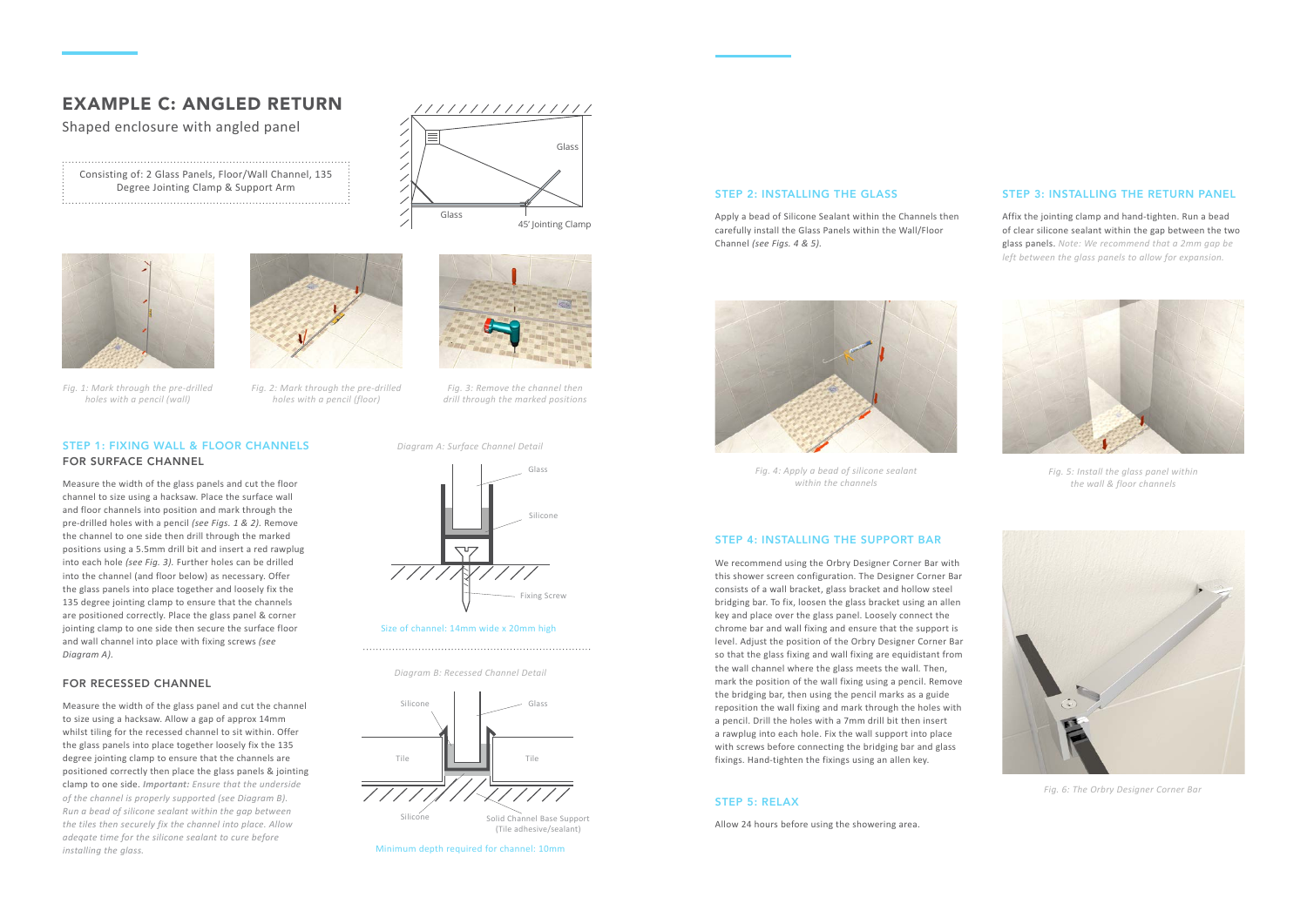## CARE AND CLEANING

**IMPORTANT WARNING:** Clean with a gentle soap (liquid soap for dishes), **DO NOT** use any abrasive or corrosive products. We also recommend to avoid using any 'OXY' type product. Using these products may damage components and void the warranty. For greater durability and better appearance, we recommend that you regularly polish with Gel-Gloss or a car wax containing Carnauba.

Glass panels: To clean the glass panels, we recommend the use of a mild liquid detergent or lukewarm soapy water with a soft, clean cloth.

**CAUTION**: Do not use scouring pads, strong and abrasive detergents or sharp tools on any of the shower screen components.

### GUARANTEE

This product is guaranteed against manufacturing defects from the date of purchase until the expiry of the relevant guarantee period shown below.

#### **The guarantee is only valid if:-**

- 1. The product has been installed, used and maintained in accordance with Orbry's instructions and subjected to normal use only.
- 2. The defect is not due to accident, misuse, neglect or repair or damage caused by foreign objects or substances.

Under this guarantee (which is non-transferable) Orbry will, at its option, repair or replace free of charge any product (or replacement part) found to be defective. The guarantee does not extend to any consequential loss or damage. After repair or replacement the relevant guarantee period will be calculated from the original date of purchase.

This product is subject to a ten year guarantee.

All claims under the guarantee must be submitted in writing to the person who supplied the product to you and must be received no later than the last day of the relevant guarantee period. All claims must be accompanied by proof of purchase (sales receipt or delivery note).

Orbry operates a policy of continuous product development and therefore reserves the right to change the product, packaging and documentation specifications without notice.

This guarantee is in addition to and does not affect your statutory rights as a consumer.

*Important Note: Please ensure your Clearshield product is registered separately with Ritec.*



Orbry Glass Panels are treated with Clearshield, which gives a lasting protective barrier against water deposit build up. Please ensure that the panels are installed with the Clearshield coating inside the showering area; the treated side of the glass is indicated by a clear sticker.

Do not remove this sticker until installation is complete.